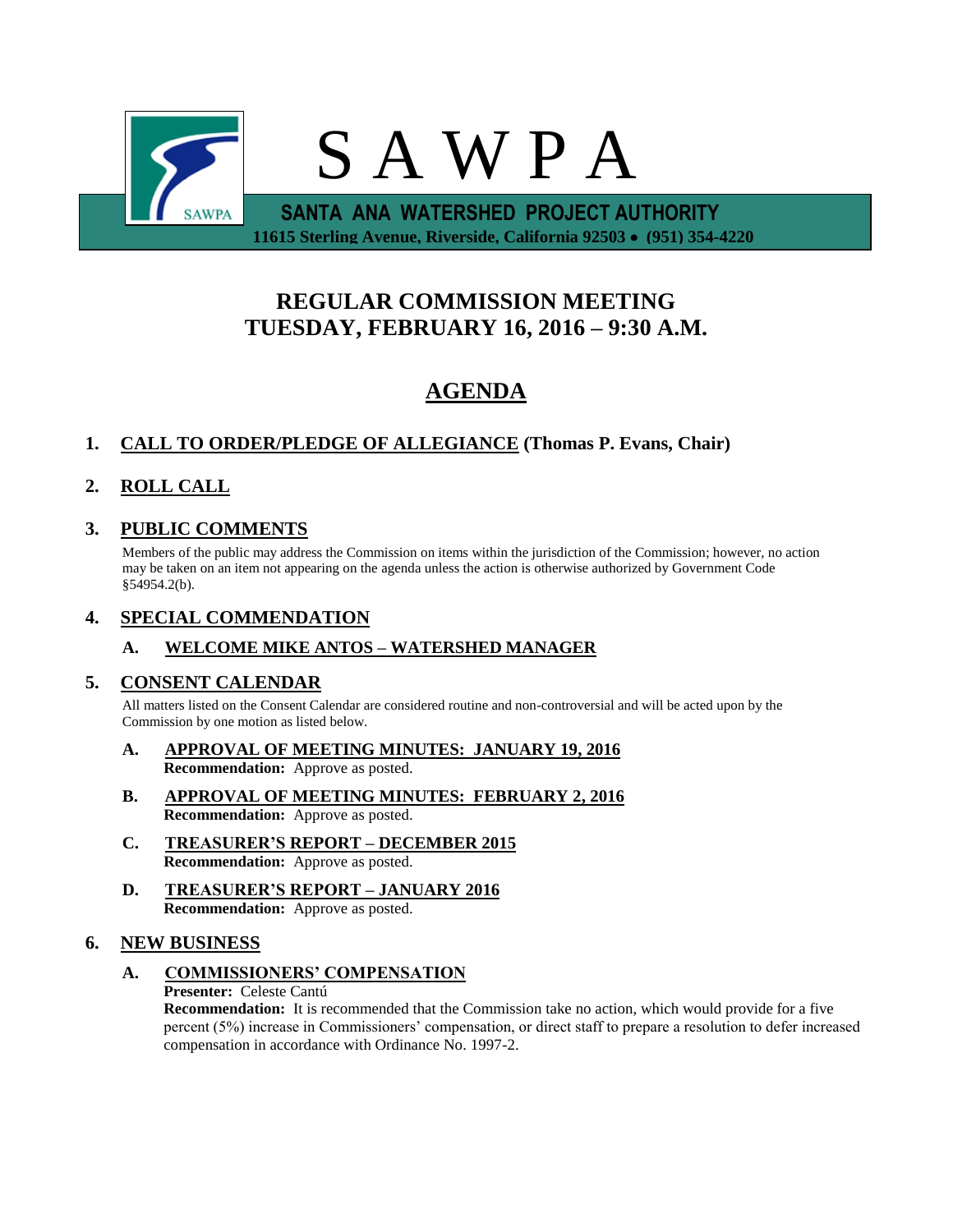#### **B. AUDIT SERVICES CONTRACT EXTENSION (CM#2016.11)**

#### **Presenters:** Karen Williams

**Recommendation:** Authorize the issuance of a Task Order with White Nelson Diehl Evans LLP., for audit services and extend the current contract for an additional two (2) years.

# **C. INLAND EMPIRE BRINE LINE REACH 5 REHABILITATION AND IMPROVEMENT PROJECT – PHASE 2 (NICHOLS ROAD RELOCATION) (CM#2016.12)**

#### **Presenter:** David Ruhl

**Recommendation:** Authorize the General Manager to:

- 1. Award a contract for public works construction to the lowest, responsive, responsible bidder (Schedule A), Weka Inc., for the Inland Empire Brine Line Reach V Rehabilitation and Improvement Project – Phase 2, in an amount not to exceed \$1,941,967, and waive the minor irregularities;
- 2. Execute Task Order No. VALI326-03 in an amount not-to-exceed \$196,380 with Vali Cooper & Associates, Inc. to provide Construction Management Services for the Inland Empire Brine Line Reach V Rehabilitation and Improvement Project – Phase 2; and,
- 3. Execute Task Order No. DUDK326-04 in an amount not-to-exceed \$64,300 with Dudek, to provide Engineering Services during Construction for the Inland Empire Brine Line Reach V Rehabilitation and Improvement Project – Phase 2.

#### **D. MEMORANDA OF UNDERSTANDING TO ACCEPT LOCAL COST-SHARE FOR THE WATER-ENERGY COMMUNITY ACTION NETWORK PROJECT (CM#2016.13) Presenter:** Ian Achimore

**Recommendation:** Authorize the General Manager to execute the Memorandum of Understanding (MOU) with the Fontana Water Company, Jurupa Community Services District, City of Santa Ana, West Valley Water District, and Western Municipal Water District to implement the Water-Energy Community Action Network Project.

### **E. UPDATE ON OCSD AND SAWPA ORDINANCE REVISIONS (CM#2016.14) Presenter:** Lucas Gilbert

**Recommendation:** Receive and file an update on the ongoing OCSD and SAWPA Ordinance revisions.

## **7. INFORMATIONAL REPORTS**

**Recommendation:** Receive and file the following oral/written reports/updates.

- **A. UPDATE ON OWOW PROJECT IMPLEMENTATION FOR DROUGHT RESPONSE FUNDED BY THE 2014 PROPOSITION 84 INTEGRATED REGIONAL WATER MANAGEMENT GRANT (CM#2016.8) Presenter:** Mark Norton
- **B. UPDATE ON THE DEPARTMENT OF WATER RESOURCES' FINAL FUNDING ANNOUNCEMENT FOR THE 2015 PROPOSITION 84 INTEGRATED REGIONAL WATER MANAGEMENT GRANT SOLICITATION (CM#2016.9) Presenter:** Mark Norton
- **C. PROPOSED 2016 WATER BOND (CM#2016.10) Presenter:** Mark Norton
- **D. CASH TRANSACTIONS REPORT – DECEMBER 2015 Presenter:** Karen Williams
- **E. INTER-FUND BORROWING – DECEMBER 2015 (CM#2016.5) Presenter:** Karen Williams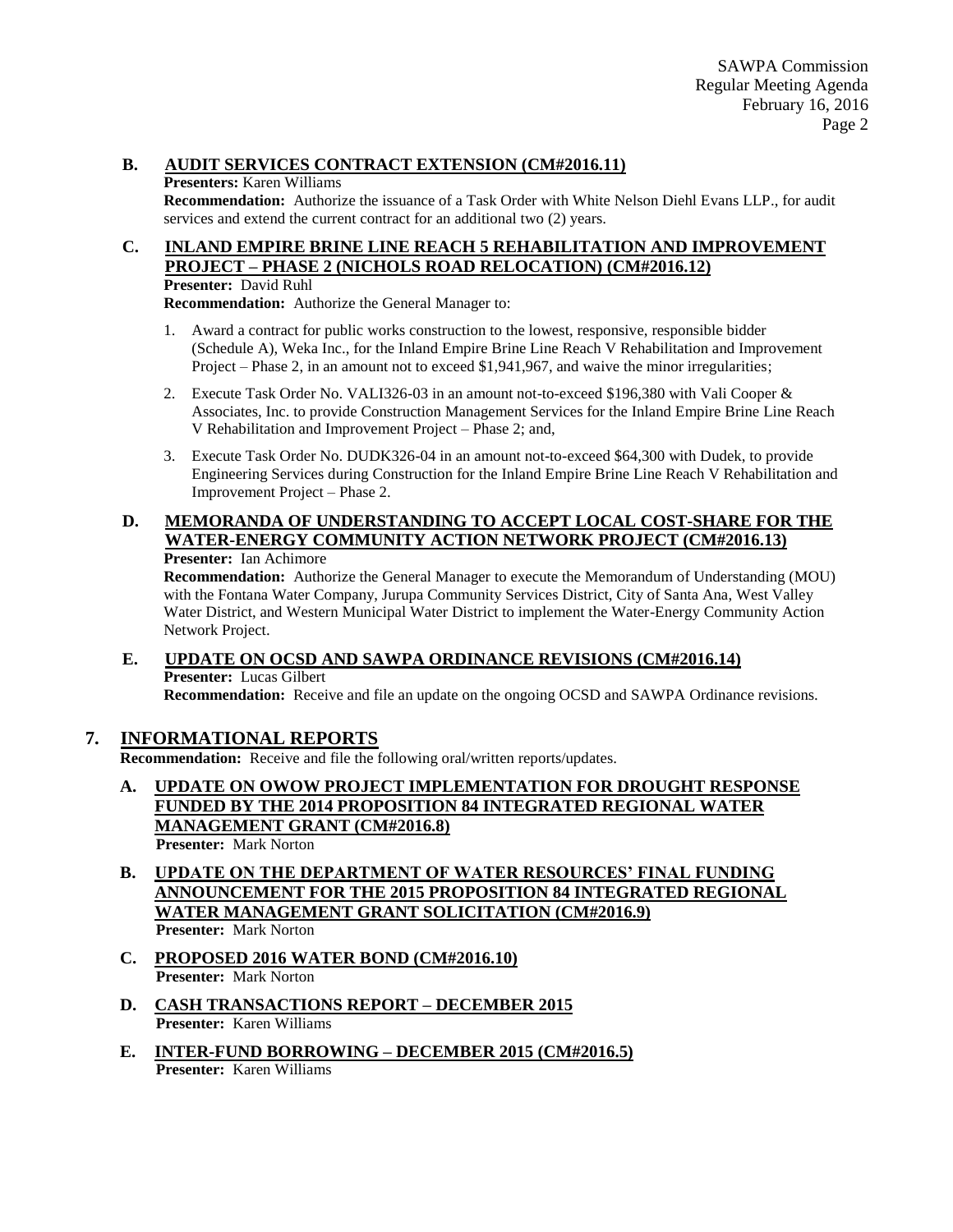#### **F. PERFORMANCE INDICATORS/FINANCIAL REPORTING – DECEMBER 2015 (CM#2016.6) Presenter:** Karen Williams

### **G. SECOND QUARTER FYE 2016 EXPENSE REPORTS**

 Staff General Manager

**Presenter**: Karen Williams

#### **H. BUDGET VS. ACTUAL VARIANCE REPORT – FYE 2016 SECOND QUARTER – DECEMBER 31, 2015 (CM#2016.7) Presenter:** Karen Williams

# **I. FINANCIAL REPORT FOR THE SECOND QUARTER ENDING DECEMBER 31, 2015**

 Inland Empire Brine Line (IEBL) SAWPA

**Presenter**: Karen Williams

### **J. GENERAL MANAGER'S REPORT**

**K. STATE LEGISLATIVE REPORT Presenter:** Celeste Cantú

### **L. CHAIR'S COMMENTS/REPORT**

**M. COMMISSIONERS' COMMENTS**

### **N. COMMISSIONERS' REQUEST FOR FUTURE AGENDA ITEMS**

### **8. CLOSED SESSION**

#### **A. CONFERENCE WITH LEGAL COUNSEL – EXPOSURE TO LITIGATION – PURSUANT TO GOVERNMENT CODE SECTION 54956.9(d)(2)** Number of Potential Cases: Two

### **9. ADJOURNMENT**

#### **PLEASE NOTE:**

Americans with Disabilities Act: Meeting rooms are wheelchair accessible. If you require any special disability related accommodations to participate in this meeting, please contact (951) 354-4220 or kberry@sawpa.org. 48-hour notification prior to the meeting will enable staff to make reasonable arrangements to ensure accessibility for this meeting. Requests should specify the nature of the disability and the type of accommodation requested.

Materials related to an item on this agenda submitted to the Commission after distribution of the agenda packet are available for public inspection during normal business hours at the SAWPA office, 11615 Sterling Avenue, Riverside, and available a[t www.sawpa.org,](http://www.sawpa.org/) subject to staff's ability to post documents prior to the meeting.

#### **Declaration of Posting**

I, Kelly Berry, Clerk of the Board of the Santa Ana Watershed Project Authority declare that on Wednesday, February 10, 2016, a copy of this agenda has been uploaded to the SAWPA website a[t www.sawpa.org](http://www.sawpa.org/) and posted in SAWPA's office at 11615 Sterling Avenue, Riverside, California. /s/

\_\_\_\_\_\_\_\_\_\_\_\_\_\_\_\_\_\_\_\_\_\_\_\_\_\_\_\_\_\_\_\_\_\_\_\_\_\_\_ Kelly Berry, CMC